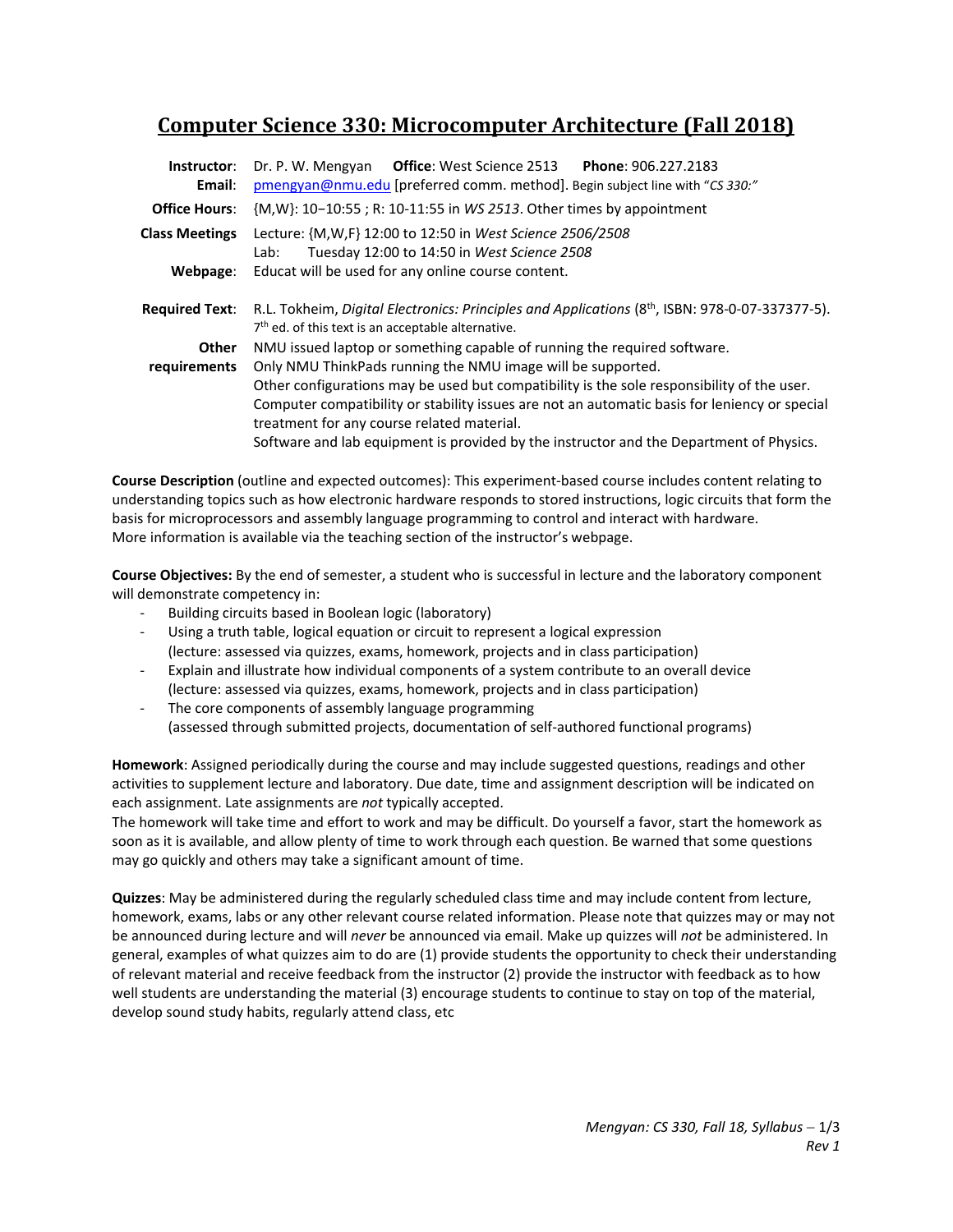**Exams**: There will be two (2) scheduled exams: One mid‐term exam and the final exam. The mid‐term exam will be scheduled with a minimum notice of 5 business days. The final exam will be administered in the same room as lecture and at a time pre‐determined by NMU. **Make up exams will not be administered**. If an exam is to be missed due to extenuating circumstances, contact me via email BEFORE the scheduled exam time to see about making the appropriate arrangements.

Use of notes, books or electronic gizmos of any sort will not be permitted on the exams unless otherwise specified by the instructor.

### **TENTATIVE\*\* Exam Schedule**:

|                                                                                                               |  | Mid-term Normal class time | Fri. | $^{\circ}$ 05 Oct 2018 |                               |  |  |
|---------------------------------------------------------------------------------------------------------------|--|----------------------------|------|------------------------|-------------------------------|--|--|
|                                                                                                               |  | Final 12:00 to 13:50       | Thu  | 13 Dec 2018            | All material covered in class |  |  |
| **Mid-term exam time and content will be adjusted appropriately to accommodate the course schedule.           |  |                            |      |                        |                               |  |  |
| Deviations from this tentative schedule will be discussed, in class, as they become relevant. Exam dates will |  |                            |      |                        |                               |  |  |

typically be finalized a minimum of one week before the exam is administered.

The final exam time is predetermined by NMU and will *not* be modified by the instructor.

#### **Grades**:

| Mid-term exam 20%                     |       | $A: \ge 90\%$  |
|---------------------------------------|-------|----------------|
| Final exam                            | - 20% | $B: \ge 80\%$  |
| Laboratory***                         | 30%   | $C: \geq 70\%$ |
| Homework, Quizzes, participation, etc | -30%  | $D: \geq 60\%$ |
| Total:                                | 100%  | $F: < 60\%$    |

'+' and '−' grades are typically assigned when a grade is within ± ~2.0% of the letter grade cutoff.

**\*\*\***Minimum grade of 60% in the laboratory component, in addition to appropriate performance in the rest of the course, is *required* to earn an overall passing grade in this course.

#### **Laboratory:**

Lab is a separate course in which the student must be enrolled. A minimum score of 60% is *required* in order to qualify for a passing score in the lecture. To be clear, that means if a student's score is any less than 60.0%, the student will have earned a FAILING grade in lecture section. The laboratory section of this course is designed to provide hands on experience with and supplement the topics covered in lecture. Late assignments are not typically accepted. Attendance is required (including actions such as: in class ready to start at or before the scheduled start time; appropriate participation; not leaving before dismissal or the scheduled end time of the class, etc).

#### **Attendance:**

Attendance is required for all laboratory section meetings and strongly encouraged for lecture meetings. 'Attendance' includes (and is not limited to) actions such as a student being in their seat, ready for class at or before the scheduled start time; being present throughout the entire scheduled class period; active participation (as appropriate); being on task; being attentive and not being disruptive to others. Absences relating to official university business will be addressed as the need arises provided the student contacts the instructor, in writing, no less than 3 business days prior to the expected absence. In accordance with NMU policy, any student missing any portion of a course for an officially excused activity are still responsible for the course content and assignments. In the event that a student is unable to attend class due to an extenuating circumstance, the student is to contact the instructor prior to, or as soon as reasonable possible after, the absence through the official university email system. Arrangements relating to any course activity will be made at the discretion of the instructor, in accordance with NMU policy and confirmed by email.